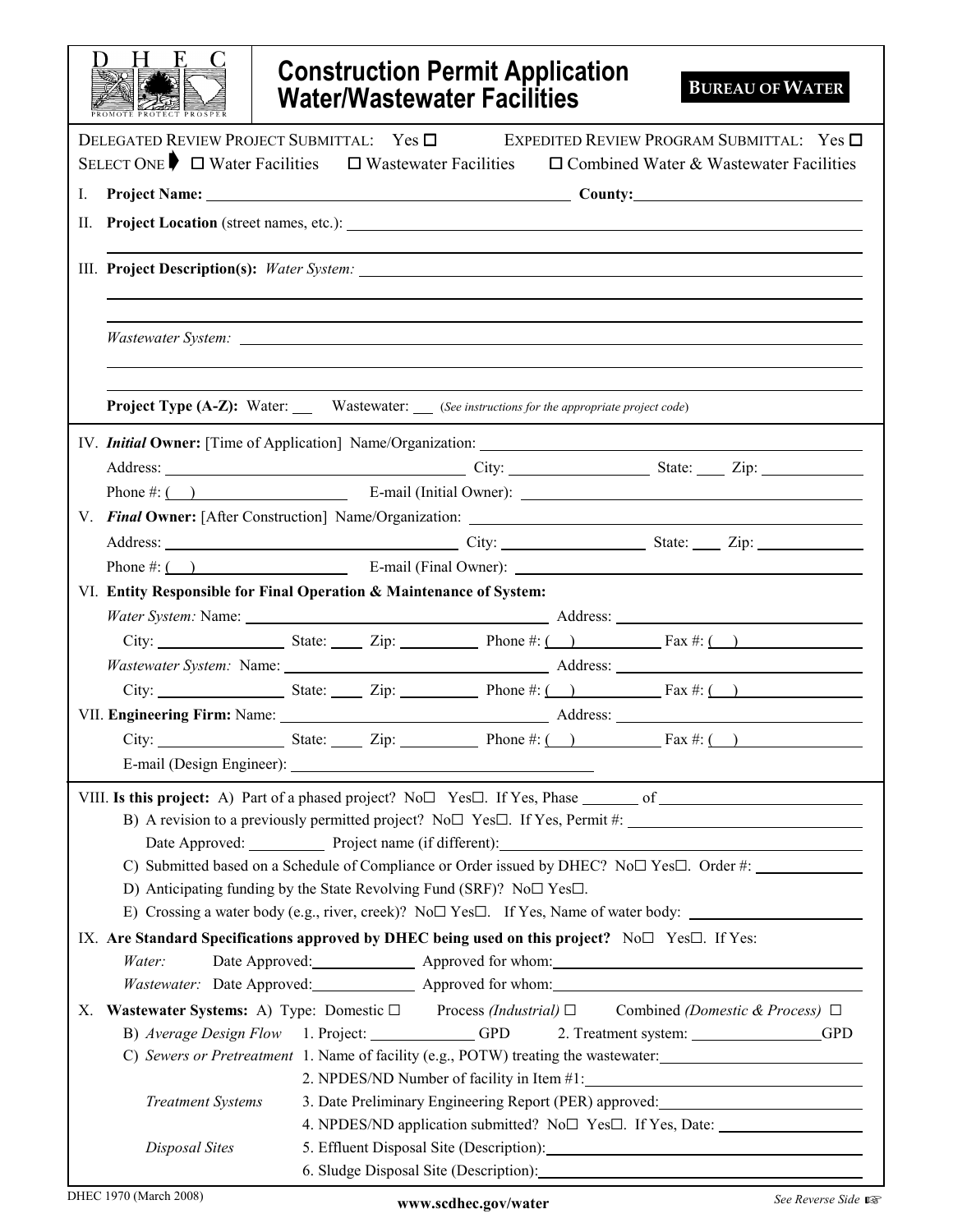| XI.   | <b>Water Systems:</b> Project located within city limits? $No \Box Yes \Box$ .                  |                |  |  |  |
|-------|-------------------------------------------------------------------------------------------------|----------------|--|--|--|
|       | Public water system providing water. Name:                                                      | System $\#$ .: |  |  |  |
|       | New water system (including master meter)? No $\square$ Yes $\square$ . If Yes, System name:    |                |  |  |  |
| -XII. | Type of Submittal: Complete Section A (Standard) or Section B (Delegated Review Program - DRP). |                |  |  |  |

- A) Standard Submittal must include the following:
- $\Box$  1. A transmittal letter outlining the submittal package.
- $\Box$  2. The **original** construction permit application, properly completed, with one (1) copy.

 $\Box$  3. Three (3) sets of signed and sealed plans and one (1) set of construction specifications. Specifications may be omitted if approved standard specifications are on file with DHEC. Four (4) sets of plans are required for a combined submittal, if the project includes a wastewater treatment facility.

- $\Box$  4. One (1) set of the appropriate design calculations. WASTEWATER: Design flow (based on R.61-67, Appendix A), pump station calc's. and pump curve. WATER: Recent flow test from a location near the tie-on site, design calc's. indicating pressure maintained in the distribution system during max. instantaneous demand, fire flow and flushing velocities achieved. Number/types of service connections, well record form, pumping test results, etc.
- $\Box$  5. Three (3) copies of a detailed 8½" x 11<sup>th</sup> location map, separate from the plans.
- $\Box$  6. Two (2) copies of construction easements unless the project owner has the right of eminent domain.
- $\Box$  7. A letter(s) from the entity supplying water and/or providing wastewater treatment stating their willingness and ability to serve the project, (state the flow, number of lots, etc.), including pretreatment permits, if applicable.
- $\Box$  8. A letter(s) from the entity agreeing to be responsible for the operation and maintenance (O&M) of the systems.
- $\Box$  9. Application fee enclosed  $\frac{\Sigma}{\Sigma}$  . (Refer to Instructions).
- $\Box$  10. WATER SYSTEMS: a) A letter from the local government which has potable water planning authority over the area, if applicable, in which the project is located, stating project consistency with water supply service plan for area. b) For wells, four (4) copies of a wellhead protection area inventory.
	- c) For new wells, a viability demonstration is required in accordance with Regulation 61-58.1.B.(4).
- Note: Other approvals may include 208 (wastewater only) and OCRM certification, and navigable waterway permitting. To expedite the project review, the 208 and OCRM certification may be included with the project submittal.

B) DRP submittal must include the following:

- $\Box$  1. A transmittal letter, signed by the professional engineer representing the DRP entity, noting this is a DRP submittal. The letter should state that the project has been reviewed and complies with R.61-58 and/or R.61-67.
- $\Box$  2. The **original** construction permit application, properly completed, with one (1) copy.
- $\Box$  3. Two (2) sets of the signed and sealed plans.
- $\Box$  4. One (1) set of the appropriate design calculations. WASTEWATER: Same information as required under Section XII.A.4. above. WATER: Same information as required under Section XII.A.4. above.
- $\Box$  5. One (1) copy of a detailed 8<sup>1</sup>/<sub>2</sub>" x 11" location map, separate from the plans.
- $\Box$  6. Two (2) copies of construction easements, unless the project owner has the right of eminent domain.
- G 7. DHEC's Ocean and Coastal Resource Management certification (for projects in applicable counties).
- $\Box$  8. DHEC's Water Quality permit or conditions for placement in navigable waters, and other Agency approvals.
- $\Box$  9. WASTEWATER SYSTEMS: a) A letter of acceptance from the entity providing the treatment of the wastewater that includes the specific flow and, when applicable, the specific number of lots being accepted.
	- b) A letter from the organization agreeing to be responsible for the O&M of the wastewater system.
	- c) The 208 Plan certification from the appropriate Council of Governments (designated 208 areas), or from DHEC on the non-designated 208 areas.
- $\Box$  10. WATER SYSTEMS: A letter from the local government which has potable water planning authority over the area, if applicable, in which the project is located, stating project consistency with water supply service plan for area.
- $\Box$  11. Fee of \$75 for water and \$75 for wastewater (\$150 if combined).

|  |  | <b>Note:</b> The DRP entity should ensure that a copy of the final approved plans are returned to the design engineer. |
|--|--|------------------------------------------------------------------------------------------------------------------------|
|  |  |                                                                                                                        |
|  |  |                                                                                                                        |

XIII. Construction plans, material and construction specifications, the engineering report including supporting design data and calculations are herewith submitted and made a part of this application. I have placed my signature and seal on the engineering documents submitted, signifying that I accept responsibility for the design of this system, and that I have submitted a complete administrative package.

Engineer's Name (Printed): Signature: Signature:

S.C. Registration Number: Registered Professional Engineer

XIV. Prior to final approval, I will submit a statement certifying that construction is complete and in accordance with the approved plans and specifications, to the best of my knowledge, information and belief. This certification will be based upon periodic observations of construction and a final inspection for design compliance by me or a representative of this office who is under my supervision.

| Engineer's Name (Printed): | Signature: |
|----------------------------|------------|
| S.C. Registration Number:  |            |

Registered Professional Engineer

XV. I hereby make application for a permit to construct the project as described above. I have read this application and agree to the requirements and conditions and agree to the admission of properly authorized persons at all reasonable hours for the purpose of sampling and inspection.

Owner's Name (Printed): Signature: Signature: Signature:

Owner's Title: Date:

DHEC 1970 (March 2008)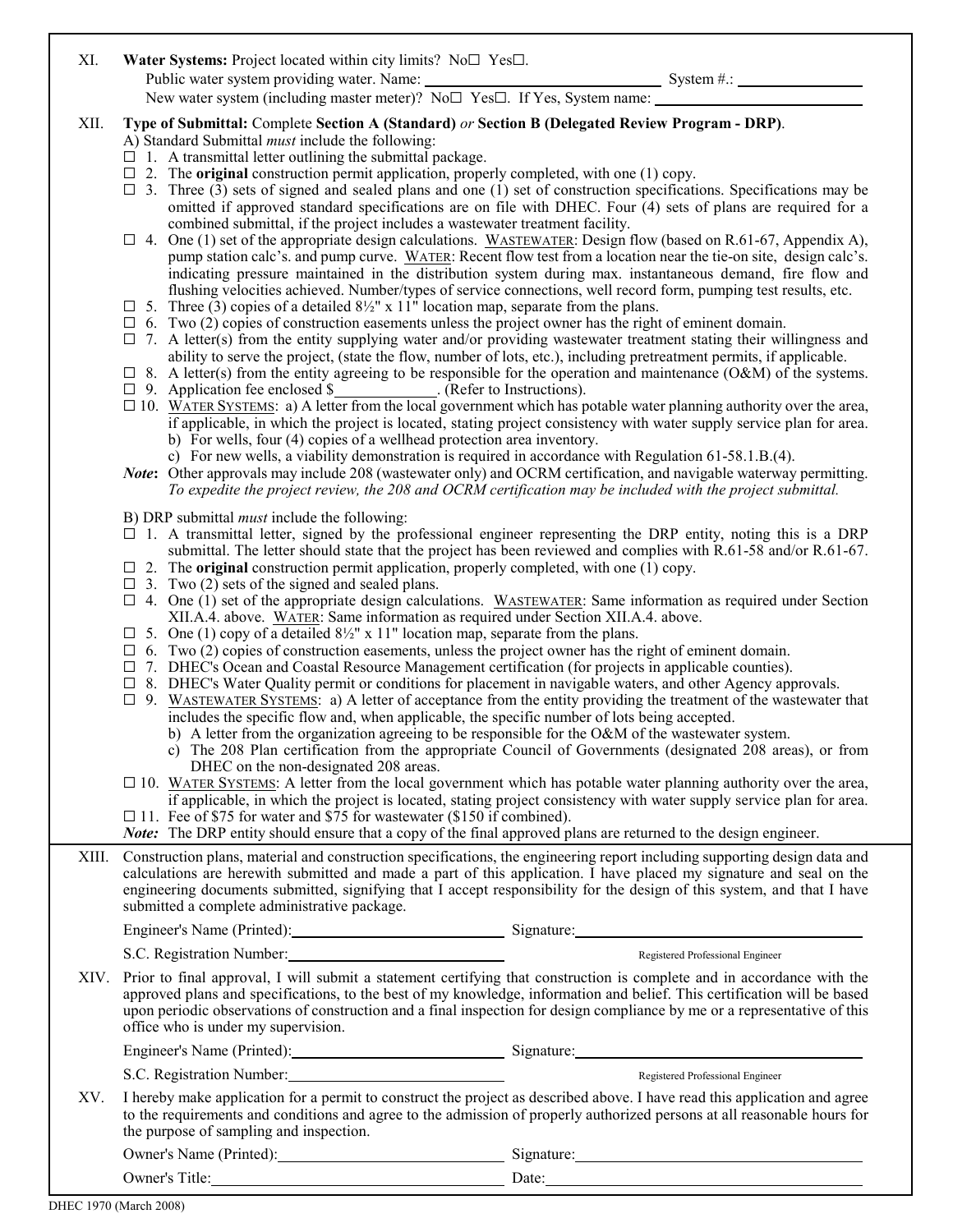## APPLICATION INSTRUCTIONS

Water/Wastewater Construction Permits

Purpose: This form must be completed as part of an application package submitted for DHEC approval of water and/or wastewater systems construction plans. Combined Submittals: A project may be submitted for both water and wastewater in the same package if: Project has the same applicant and same engineer, both Delegated Review Program (DRP) projects, with the same DRP entity for water and wastewater, or both standard submittals. An industrial water and wastewater project should be submitted separately with the water being submitted to the Construction Permitting Section and the wastewater to the Industrial Permitting Section. Most of the requested information pertains to both water and wastewater facilities; however, a few sections are water/wastewater specific. The required items should be checked to ensure a complete administrative package. If a complete administrative package is not submitted, the entire project may be returned. For information on the DRP refer to: Water - http://www.scdhec.gov/environment/water/regs/r.61-58/61-58.pdf and Wastewater - http://www.scdhec.gov/environment/water/docs/gddrpdoc.pdf. For information on the Expedited Review Program (ERP) refer to http://www.scdhec.gov/environment/water/docs/permitexp.pdf.

## Item by Item Instructions

- I. Project Name: Be specific and concise.
- II. Project Location: Give a general description of the location (e.g., street names) where the project is located.
- III. Project Description: [Water] Specify length and type of each size water line, number of fire hydrants, blowoffs, number and type of service connections, diameter and yield (if known) of well(s), size and type of tank, etc. The grid location (latitude and longitude) of all wells should be given along with the well type (I-IV). [Wastewater] Specify length and type of each size of wastewater line, number of manholes, number and design capacity of pump station(s), number and type of service connections, and size and type of wastewater treatment facility (WWTF) or WWTF modification. Outfall lines, pump stations, diffusers associated with WWTF's should be considered treatment systems and not collection systems. List the type of proposed project based on the following codes:

| <b>PROJECT CODES</b>             |                                   |    |                                       |  |                                               |
|----------------------------------|-----------------------------------|----|---------------------------------------|--|-----------------------------------------------|
|                                  | <b>Water Project Types:</b>       |    |                                       |  |                                               |
|                                  | A. Distribution Lines             | Е. | Ground Water Systems (Test Well)      |  | M. Dispensing Unit<br><b>Vending Machines</b> |
| В.                               | Distribution Lines/Pump Station   | F. | Ground Water Systems (Follow-up Well) |  | Chemical Feed                                 |
|                                  | C. Pump or Booster Station        | G. | Ground Water Systems (One-step Well)  |  | K. Other project, not listed                  |
|                                  | D. Storage Tanks                  | H. | <b>Bottled Water Systems</b>          |  | L. Surface Water System                       |
| <b>Wastewater Project Types:</b> |                                   |    |                                       |  |                                               |
|                                  | A. Gravity Sewer                  | F. | WWTF Expansion (increase capacity)    |  | K. Pretreatment System (expansion)            |
|                                  | B. Gravity Sewer & Pump Station   | G. | New WWTF                              |  | L. Sludge Project                             |
|                                  | C. Pump Station and/or Force Main | Н. | WWTF & Sewer System                   |  |                                               |
| D.                               | Alternative Sewer (e.g., STEP)    |    | Pretreatment System (new)             |  | Y. Treatment System (needs NPDES/ND mod)      |
| Е.                               | WWTF Upgrade (modification)       |    | Pretreatment System (upgrade)         |  | Z. Other Project, not listed                  |

- IV. Initial Owner/Operator Information: Owner/operator of the project, at the time of application (i.e., before construction is completed). List their mailing address, business telephone number including area code, and e-mail address.
- V. Final Owner/Operator Information: Owner/operator of the project, after construction has been completed and operational approval granted by DHEC. List their mailing address, business telephone number including area code, and e-mail address. If same as Initial Owner, state "Same as Initial Owner".
- VI. Entity Responsible for Operation and Maintenance of the Water and Wastewater Systems: If different from the initial project owner specify the name, mailing address, business telephone number, and fax number. If same as initial owner, leave blank.
- VII. Engineering Firm's Information: Specify the engineering firm responsible for the design of the construction project, their mailing address, business telephone, fax number, including area code and the design engineer's e-mail address.
- VIII. Project Information: *Item A*. Is the project part of a larger phased project? *Item B*. If the project has previously been permitted and is now being revised, identify the original project name (if different), the Construction Permit Number and the permit date. Item C. Is the project being submitted in accordance with a DHEC Schedule of Compliance or Order? List Consent Order Number. For projects under enforcement, a copy of the application or cover letter should also be submitted to DHEC's enforcement section. Item D. Is the project funded by the State Revolving Fund (SRF) program? Item E. Indicate if the project involves water and/or wastewater lines crossing a water body (e.g., river, creek) to determine if crossing navigable waters.
- IX. Standard Specifications: Standard Specs are those specs that have been pre-approved by DHEC for an entity (e.g., engineering consultant, municipality) for use in construction permitting. If the design engineer, engineering firm or system has approved Standard Specs on file, check 'Yes' and give the approval date and the engineer, firm or system for which they are approved. If Standard Specs are not on file, check 'No'. Note: If you check 'No', or if you check 'Yes' to standard specs being on file but are not being used on this project, then please submit one  $(1)$  set of specs for review with this project. [Wastewater] Standard specs may only be used for projects that involve gravity wastewater lines and force mains. [Water] Standard specs may only be used for water distribution lines. Separate specs must be submitted for pump stations, storage tanks and WWTF's. Specs approved for a specific project are not standard specs.

## X. Wastewater Systems Only:

- A. Wastewater Type: Please note whether the project involves strictly domestic wastewater, which includes residential and commercial waste of normal strength, process (industrial) wastewater or a combination of the two.
- B. Flow: *Item1*. Average daily design flow of the project in gallons per day (GPD). For domestic wastewater projects, this is based on Reg. 61-67, Appendix A. If the treatment system has already accounted for the flow, the flow for the project will be zero. For other projects, the flow is determined based on design capacity of the component(s) being installed. If the project does not generate new flow, enter 0. Calculations should be submitted to document the flow. *Item 2*. For domestic wastewater projects, enter N/A. For other projects, provide the average design capacity of the treatment plant in gallons per day (GPD).